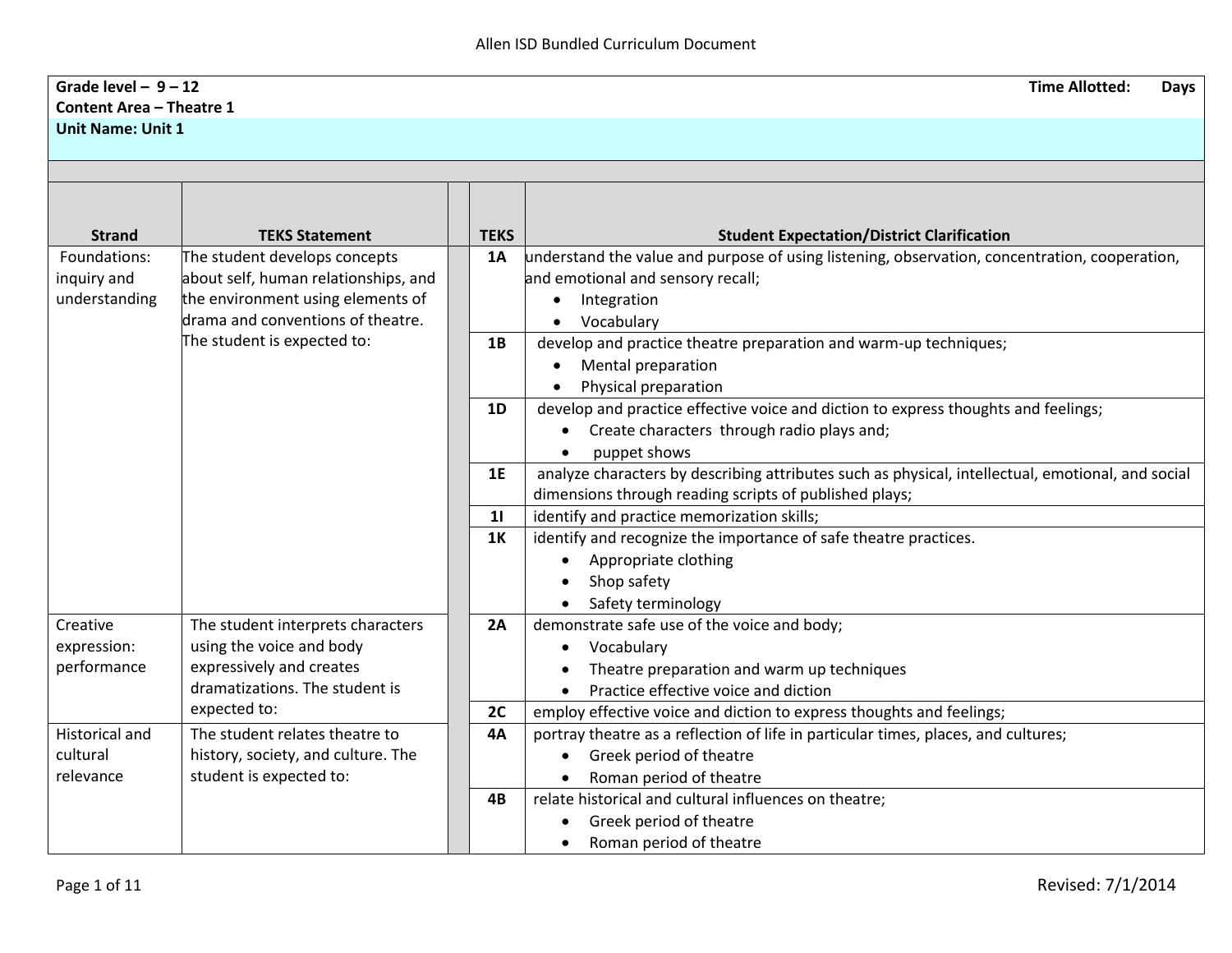#### Allen ISD Bundled Curriculum Document

| Critical<br>evaluation and<br>response<br><b>Content Vocabulary</b> | appreciate the cultural heritages of world drama and theatre and identify key figures, works,<br>4D<br>and trends in dramatic literature;<br>Greek period of theatre<br>$\bullet$<br>Roman period of theatre<br>$\bullet$<br>analyze and apply appropriate behavior at various types of live performances;<br>The student responds to and<br><b>5A</b><br>evaluates theatre and theatrical<br>Application of audience etiquette<br>$\bullet$<br>performances. The student is<br>offer and receive constructive criticism of peer performances;<br>5C<br>expected to:<br>evaluate live theatre in written and oral form with precise and specific observations using<br><b>5D</b><br>appropriate evaluative theatre vocabulary such as intent, structure, effectiveness, and value; |  |  |  |  |
|---------------------------------------------------------------------|------------------------------------------------------------------------------------------------------------------------------------------------------------------------------------------------------------------------------------------------------------------------------------------------------------------------------------------------------------------------------------------------------------------------------------------------------------------------------------------------------------------------------------------------------------------------------------------------------------------------------------------------------------------------------------------------------------------------------------------------------------------------------------|--|--|--|--|
|                                                                     |                                                                                                                                                                                                                                                                                                                                                                                                                                                                                                                                                                                                                                                                                                                                                                                    |  |  |  |  |
|                                                                     |                                                                                                                                                                                                                                                                                                                                                                                                                                                                                                                                                                                                                                                                                                                                                                                    |  |  |  |  |
|                                                                     |                                                                                                                                                                                                                                                                                                                                                                                                                                                                                                                                                                                                                                                                                                                                                                                    |  |  |  |  |
|                                                                     |                                                                                                                                                                                                                                                                                                                                                                                                                                                                                                                                                                                                                                                                                                                                                                                    |  |  |  |  |
|                                                                     |                                                                                                                                                                                                                                                                                                                                                                                                                                                                                                                                                                                                                                                                                                                                                                                    |  |  |  |  |
|                                                                     |                                                                                                                                                                                                                                                                                                                                                                                                                                                                                                                                                                                                                                                                                                                                                                                    |  |  |  |  |
| <b>Enduring Understandings/Essential Questions</b>                  |                                                                                                                                                                                                                                                                                                                                                                                                                                                                                                                                                                                                                                                                                                                                                                                    |  |  |  |  |
|                                                                     |                                                                                                                                                                                                                                                                                                                                                                                                                                                                                                                                                                                                                                                                                                                                                                                    |  |  |  |  |
|                                                                     |                                                                                                                                                                                                                                                                                                                                                                                                                                                                                                                                                                                                                                                                                                                                                                                    |  |  |  |  |
|                                                                     |                                                                                                                                                                                                                                                                                                                                                                                                                                                                                                                                                                                                                                                                                                                                                                                    |  |  |  |  |
|                                                                     |                                                                                                                                                                                                                                                                                                                                                                                                                                                                                                                                                                                                                                                                                                                                                                                    |  |  |  |  |
|                                                                     |                                                                                                                                                                                                                                                                                                                                                                                                                                                                                                                                                                                                                                                                                                                                                                                    |  |  |  |  |
|                                                                     |                                                                                                                                                                                                                                                                                                                                                                                                                                                                                                                                                                                                                                                                                                                                                                                    |  |  |  |  |
| <b>Signature Lessons</b>                                            |                                                                                                                                                                                                                                                                                                                                                                                                                                                                                                                                                                                                                                                                                                                                                                                    |  |  |  |  |
|                                                                     |                                                                                                                                                                                                                                                                                                                                                                                                                                                                                                                                                                                                                                                                                                                                                                                    |  |  |  |  |
| <b>Resources</b>                                                    |                                                                                                                                                                                                                                                                                                                                                                                                                                                                                                                                                                                                                                                                                                                                                                                    |  |  |  |  |
|                                                                     |                                                                                                                                                                                                                                                                                                                                                                                                                                                                                                                                                                                                                                                                                                                                                                                    |  |  |  |  |
| <b>Textbook Alignment</b>                                           |                                                                                                                                                                                                                                                                                                                                                                                                                                                                                                                                                                                                                                                                                                                                                                                    |  |  |  |  |
|                                                                     |                                                                                                                                                                                                                                                                                                                                                                                                                                                                                                                                                                                                                                                                                                                                                                                    |  |  |  |  |
| <b>Formative Assessment</b>                                         |                                                                                                                                                                                                                                                                                                                                                                                                                                                                                                                                                                                                                                                                                                                                                                                    |  |  |  |  |
|                                                                     |                                                                                                                                                                                                                                                                                                                                                                                                                                                                                                                                                                                                                                                                                                                                                                                    |  |  |  |  |
| <b>Summative Assessment</b>                                         |                                                                                                                                                                                                                                                                                                                                                                                                                                                                                                                                                                                                                                                                                                                                                                                    |  |  |  |  |
| $\bullet$                                                           |                                                                                                                                                                                                                                                                                                                                                                                                                                                                                                                                                                                                                                                                                                                                                                                    |  |  |  |  |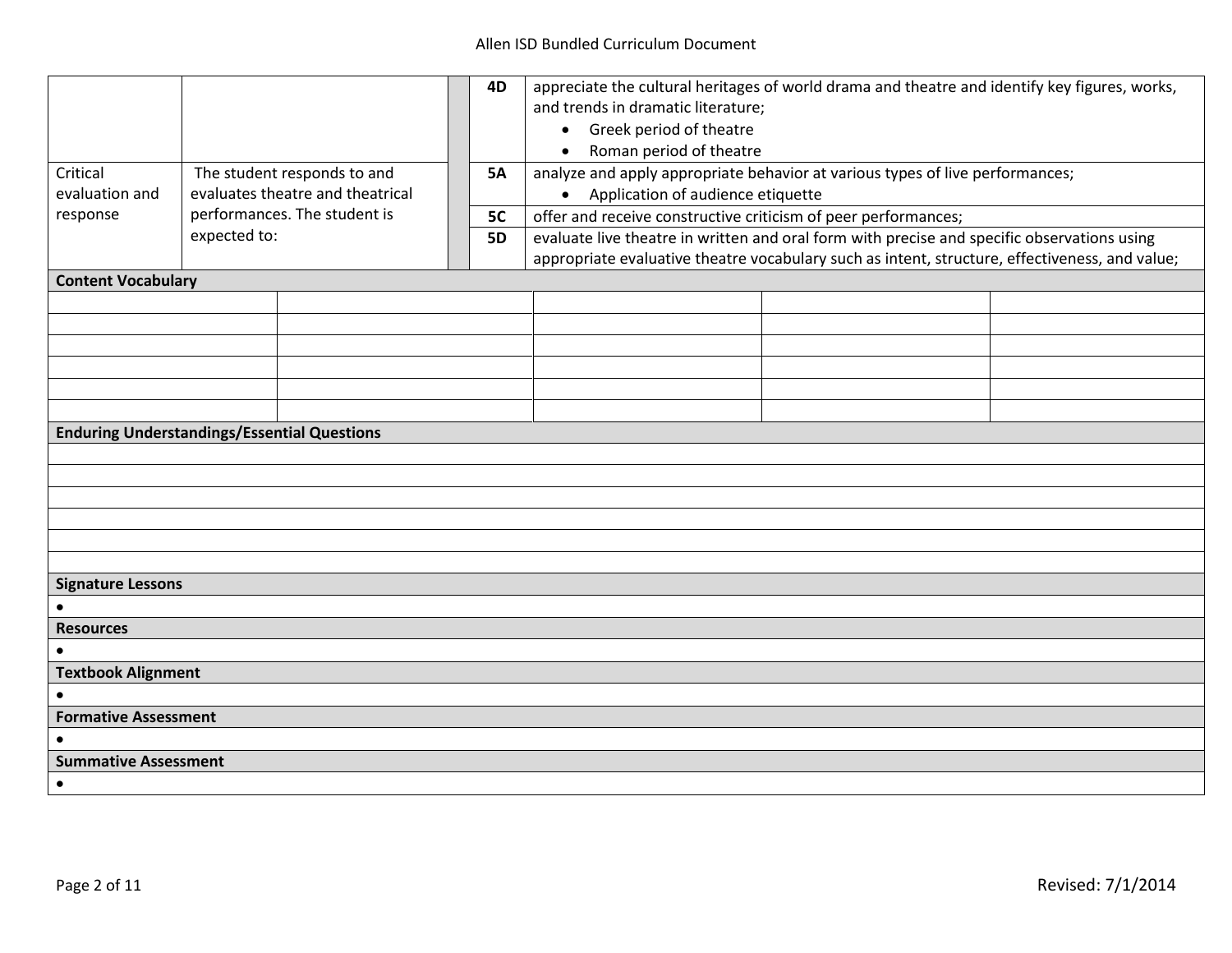# **Grade level – 9 – 12 Time Allotted: Days Content Area – Theatre 1**

| <b>Strand</b> | <b>TEKS Statement</b>               | <b>TEKS</b>    | <b>Student Expectation/District Clarification</b>                                             |
|---------------|-------------------------------------|----------------|-----------------------------------------------------------------------------------------------|
| Foundations:  | The student develops concepts       | 1A             | understand the value and purpose of using listening, observation, concentration, cooperation, |
| inquiry and   | about self, human relationships,    |                | and emotional and sensory recall                                                              |
| understanding | and the environment using           |                | Emphasis on focusing on sights, sounds and movement around                                    |
|               | elements of drama and               |                | <b>Teambuilding exercises</b><br>$\bullet$                                                    |
|               | conventions of theatre. The         | 1B             | develop and practice theatre preparation and warm-up techniques;                              |
|               | student is expected to:             |                | Research contributors to the craft of acting and techniques that were designed for            |
|               |                                     |                | theatre preparation and warm-up techniques                                                    |
|               |                                     | 1 <sub>C</sub> | develop and practice stage movement techniques such as mime, pantomime, stage combat,         |
|               |                                     |                | Laban, Lecoq, or Viewpoints consistently to express thoughts, feelings, and actions non-      |
|               |                                     |                | verbally;                                                                                     |
|               |                                     |                | Apply/analyze/synthesize body<br>$\bullet$                                                    |
|               |                                     | 1D             | develop and practice effective voice and diction to express thoughts and feelings;            |
|               |                                     |                | Identify regional and universal dialects<br>$\bullet$                                         |
|               |                                     | 11             | identify and practice memorization skills;                                                    |
|               |                                     |                |                                                                                               |
|               |                                     |                | <b>Memorization testing</b>                                                                   |
|               |                                     |                |                                                                                               |
|               |                                     | 1K             | identify and recognize the importance of safe theatre practices                               |
|               |                                     |                | Review body safety practices                                                                  |
|               |                                     |                | Apply safety practices in pantomime rehearsals and performance                                |
|               |                                     | 2B             | define creativity as it relates to personal expression;                                       |
|               |                                     |                | Create pantomime based on a personal childhood experience                                     |
|               |                                     |                | Perform pantomime for peers<br>$\bullet$                                                      |
| Creative      | The student applies design,         | 3A             | develop and practice technical theatre skills                                                 |
| expression:   | directing, and theatre production   |                | Focus on costume and makeup design                                                            |
| production.   | concepts and skills. The student is |                | Content vocabulary                                                                            |
|               | expected to:                        |                | Specific tools for technical content                                                          |
|               |                                     | 3B             | apply technical knowledge and skills safely to create or operate theatrical elements such as  |
| Page 3 of 11  |                                     |                | Revised: 7/1/2014                                                                             |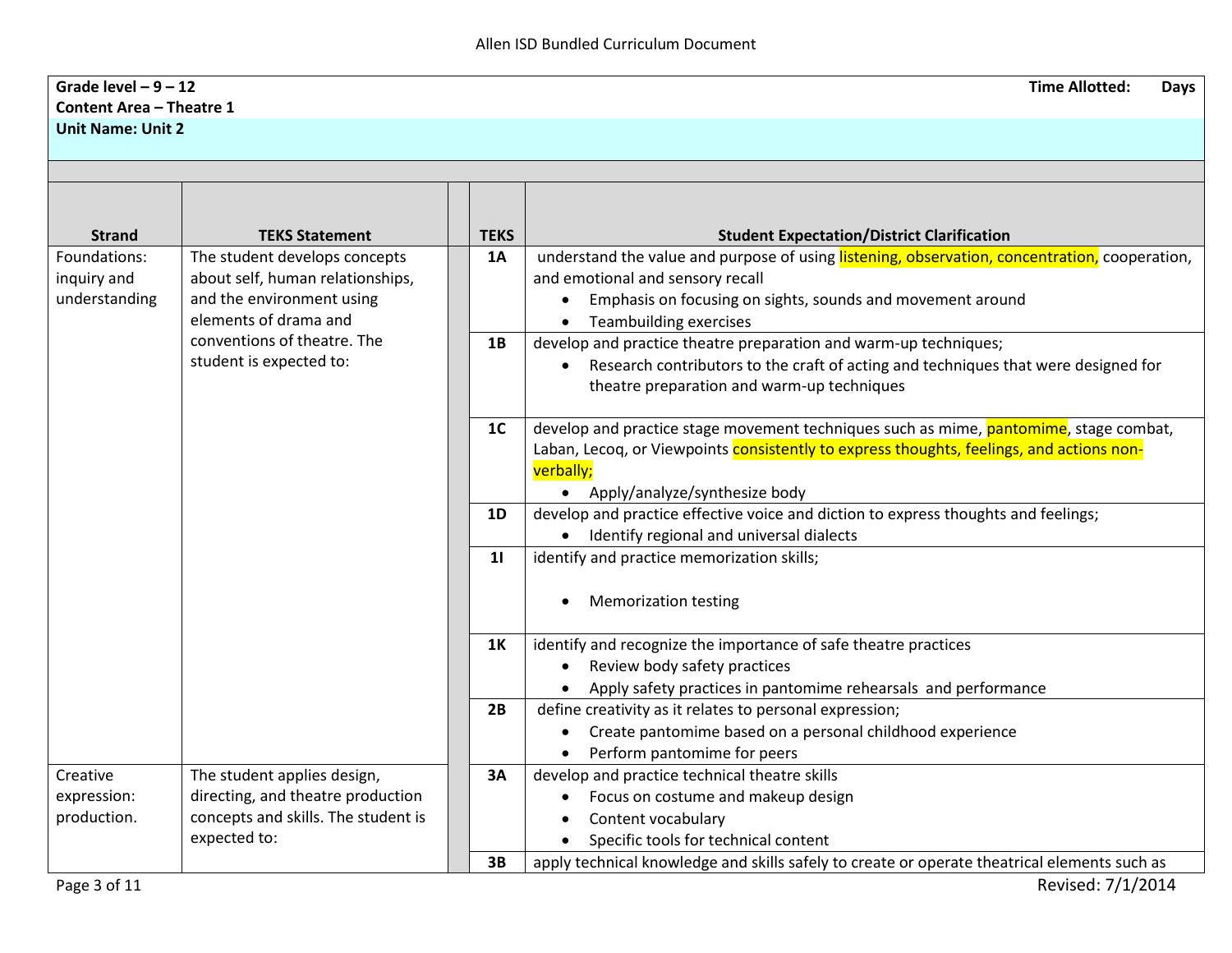|                                        |                                                                                                                 |           | scenery, properties, lighting, sound, costumes, makeup, current technology, or publicity;                                                                                                                                                                                                                                                                                                                                                              |
|----------------------------------------|-----------------------------------------------------------------------------------------------------------------|-----------|--------------------------------------------------------------------------------------------------------------------------------------------------------------------------------------------------------------------------------------------------------------------------------------------------------------------------------------------------------------------------------------------------------------------------------------------------------|
|                                        |                                                                                                                 |           | Safely employ scenic and property construction techniques<br>$\bullet$<br>Visually establish character through costume and makeup design                                                                                                                                                                                                                                                                                                               |
|                                        |                                                                                                                 | 3D        | demonstrate responsibility, artistic discipline, and creative problem solving by concentrating in<br>one or more areas of theatre production such as acting, technical theatre, or theatre<br>management<br>• Create costume plot for a One Act play<br>Create makeup morgue for One Act play                                                                                                                                                          |
| <b>Historical and</b><br>cultural      | The student relates theatre to<br>history, society, and culture. The                                            | <b>4A</b> | portray theatre as a reflection of life in particular times, places, and cultures<br>• Understand cultural events as theatrical events (examples - wedding, graduation, etc.)                                                                                                                                                                                                                                                                          |
| relevance.                             | student is expected to:                                                                                         | 4B        | relate historical and cultural influences on theatre;<br>Examine primitive communication for theatrical influences (example - cavemen acted<br>out their hunt)                                                                                                                                                                                                                                                                                         |
| Critical<br>evaluation and<br>response | The student responds to and<br>evaluates theatre and theatrical<br>performances. The student is<br>expected to: | <b>5A</b> | analyze and apply appropriate behavior at various types of live performances<br>Apply the conventions of appropriate applause and vocal participation in a variety of<br>performance environments                                                                                                                                                                                                                                                      |
|                                        |                                                                                                                 | 5C        | offer and receive constructive criticism of peer performances<br>Continue sharing constructive criticism of peer performances in classroom<br>environment                                                                                                                                                                                                                                                                                              |
|                                        |                                                                                                                 | 5D        | evaluate live theatre in written and oral form with precise and specific observations using<br>appropriate evaluative theatre vocabulary such as intent, structure, effectiveness, and value<br>Observe and analyze through written or oral means, a live performance utilizing<br>$\bullet$<br>specific concept of theatrical criticism                                                                                                               |
|                                        |                                                                                                                 | 5F        | explore career and avocational opportunities such as theatre education, arts administration,<br>performance, design, management, and playwriting in theatre or media and evaluate the<br>training, skills, self-discipline, and artistic discipline needed to pursue such opportunities<br>Define duties of costume and makeup designers<br>Research current costume or makeup designer; create and present biographical and<br>educational background |
|                                        |                                                                                                                 |           |                                                                                                                                                                                                                                                                                                                                                                                                                                                        |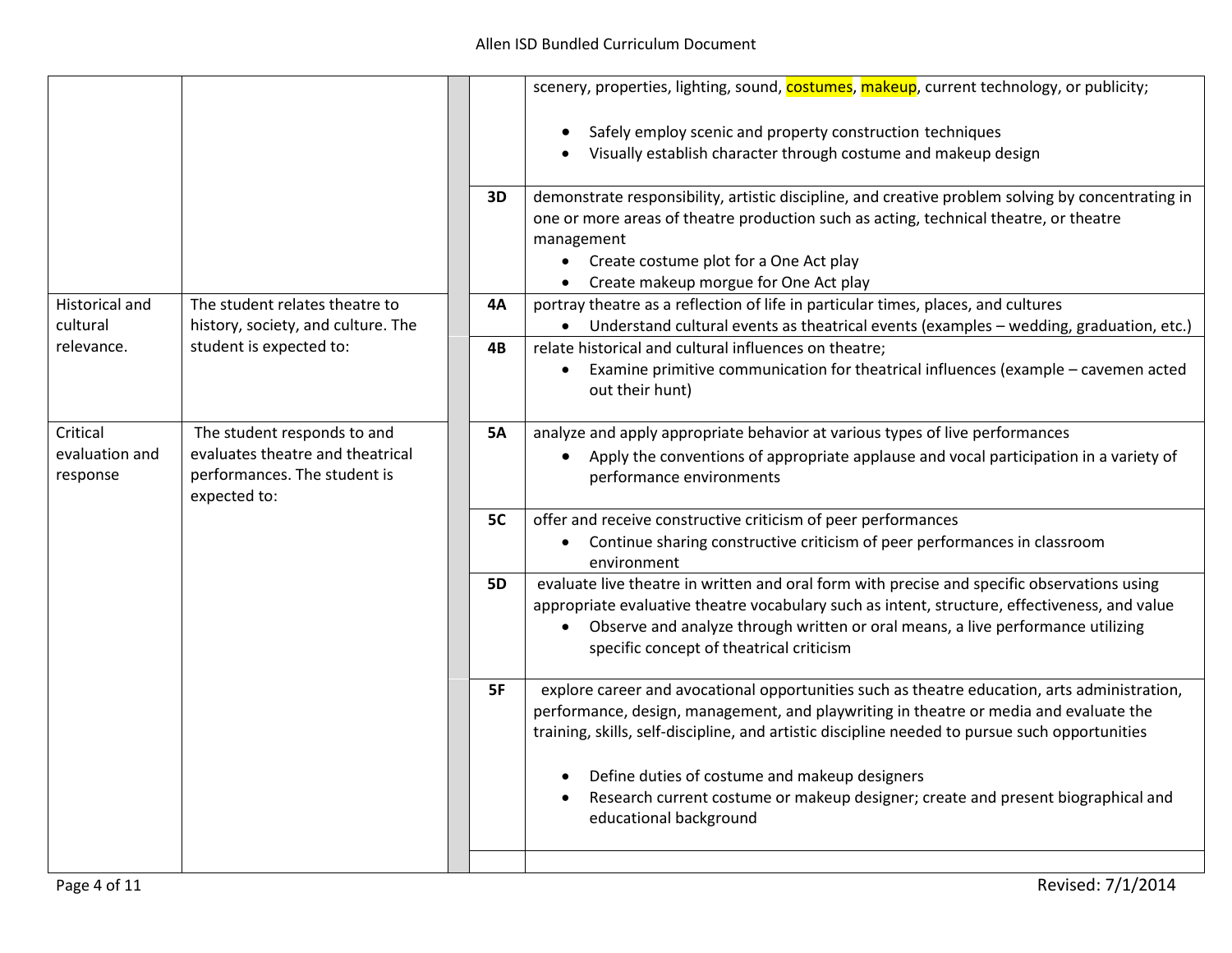| <b>Content Vocabulary</b>                          |  |  |  |  |  |  |  |  |
|----------------------------------------------------|--|--|--|--|--|--|--|--|
|                                                    |  |  |  |  |  |  |  |  |
|                                                    |  |  |  |  |  |  |  |  |
|                                                    |  |  |  |  |  |  |  |  |
|                                                    |  |  |  |  |  |  |  |  |
|                                                    |  |  |  |  |  |  |  |  |
|                                                    |  |  |  |  |  |  |  |  |
| <b>Enduring Understandings/Essential Questions</b> |  |  |  |  |  |  |  |  |
|                                                    |  |  |  |  |  |  |  |  |
|                                                    |  |  |  |  |  |  |  |  |
|                                                    |  |  |  |  |  |  |  |  |
|                                                    |  |  |  |  |  |  |  |  |
|                                                    |  |  |  |  |  |  |  |  |
|                                                    |  |  |  |  |  |  |  |  |
| <b>Signature Lessons</b>                           |  |  |  |  |  |  |  |  |
| $\bullet$                                          |  |  |  |  |  |  |  |  |
| <b>Resources</b>                                   |  |  |  |  |  |  |  |  |
| $\bullet$                                          |  |  |  |  |  |  |  |  |
| <b>Textbook Alignment</b>                          |  |  |  |  |  |  |  |  |
| $\bullet$                                          |  |  |  |  |  |  |  |  |
| <b>Formative Assessment</b>                        |  |  |  |  |  |  |  |  |
| $\bullet$                                          |  |  |  |  |  |  |  |  |
| <b>Summative Assessment</b>                        |  |  |  |  |  |  |  |  |
| $\bullet$                                          |  |  |  |  |  |  |  |  |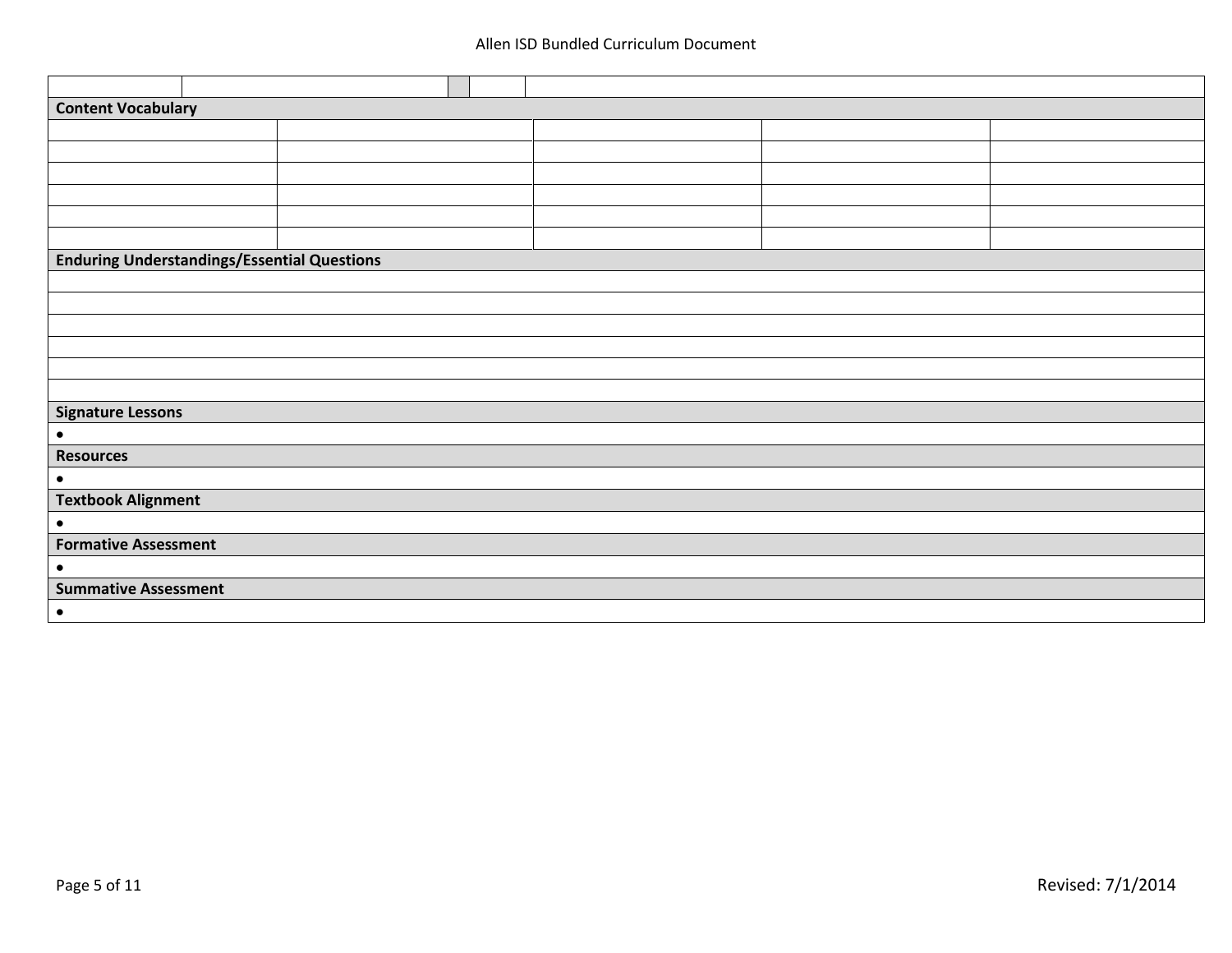## **Grade level – 9 – 12 Time Allotted: Days Content Area – Theatre 1**

**Unit Name: Unit 3**

| <b>Strand</b>         | <b>TEKS Statement</b>                | <b>TEKS</b>    | <b>Student Expectation/District Clarification</b>                                                                                                           |
|-----------------------|--------------------------------------|----------------|-------------------------------------------------------------------------------------------------------------------------------------------------------------|
| Foundations:          | The student develops concepts        | 1A             | understand the value and purpose of using listening, observation, concentration, cooperation,                                                               |
| inquiry and           | about self, human relationships, and |                | and emotional and sensory recall;                                                                                                                           |
| understanding         | the environment using elements of    |                | Integration                                                                                                                                                 |
|                       | drama and conventions of theatre.    |                | Vocabulary                                                                                                                                                  |
|                       | The student is expected to:          | 1B             | develop and practice theatre preparation and warm-up techniques;                                                                                            |
|                       |                                      |                | Mental preparation                                                                                                                                          |
|                       |                                      |                | Physical preparation                                                                                                                                        |
|                       |                                      | 1 <sub>C</sub> | Employ stage movement and pantomime consistently to express thoughts, feelings, and<br>actions;                                                             |
|                       |                                      |                | Terminology                                                                                                                                                 |
|                       |                                      |                | Principles of pantomime                                                                                                                                     |
|                       |                                      |                | Interpretation of body positions on stage                                                                                                                   |
|                       |                                      | <b>1D</b>      | develop and practice effective voice and diction to express thoughts and feelings;                                                                          |
|                       |                                      |                | Create characters through radio plays and;                                                                                                                  |
|                       |                                      |                | puppet shows                                                                                                                                                |
|                       |                                      | <b>1E</b>      | analyze characters by describing attributes such as physical, intellectual, emotional, and social<br>dimensions through reading scripts of published plays; |
|                       |                                      | 11             | identify and practice memorization skills;                                                                                                                  |
|                       |                                      | <b>1K</b>      | identify and recognize the importance of safe theatre practices.                                                                                            |
|                       |                                      |                | Appropriate clothing                                                                                                                                        |
|                       |                                      |                | Shop safety                                                                                                                                                 |
|                       |                                      |                | Safety terminology                                                                                                                                          |
| Creative              | The student interprets characters    | 2A             | demonstrate safe use of the voice and body;                                                                                                                 |
| expression:           | using the voice and body             |                | Vocabulary                                                                                                                                                  |
| performance           | expressively and creates             |                | Theatre preparation and warm up techniques                                                                                                                  |
|                       | dramatizations. The student is       |                | Practice effective voice and diction                                                                                                                        |
|                       | expected to:                         | 2C             | employ effective voice and diction to express thoughts and feelings;                                                                                        |
| <b>Historical and</b> | The student relates theatre to       | <b>4A</b>      | portray theatre as a reflection of life in particular times, places, and cultures;                                                                          |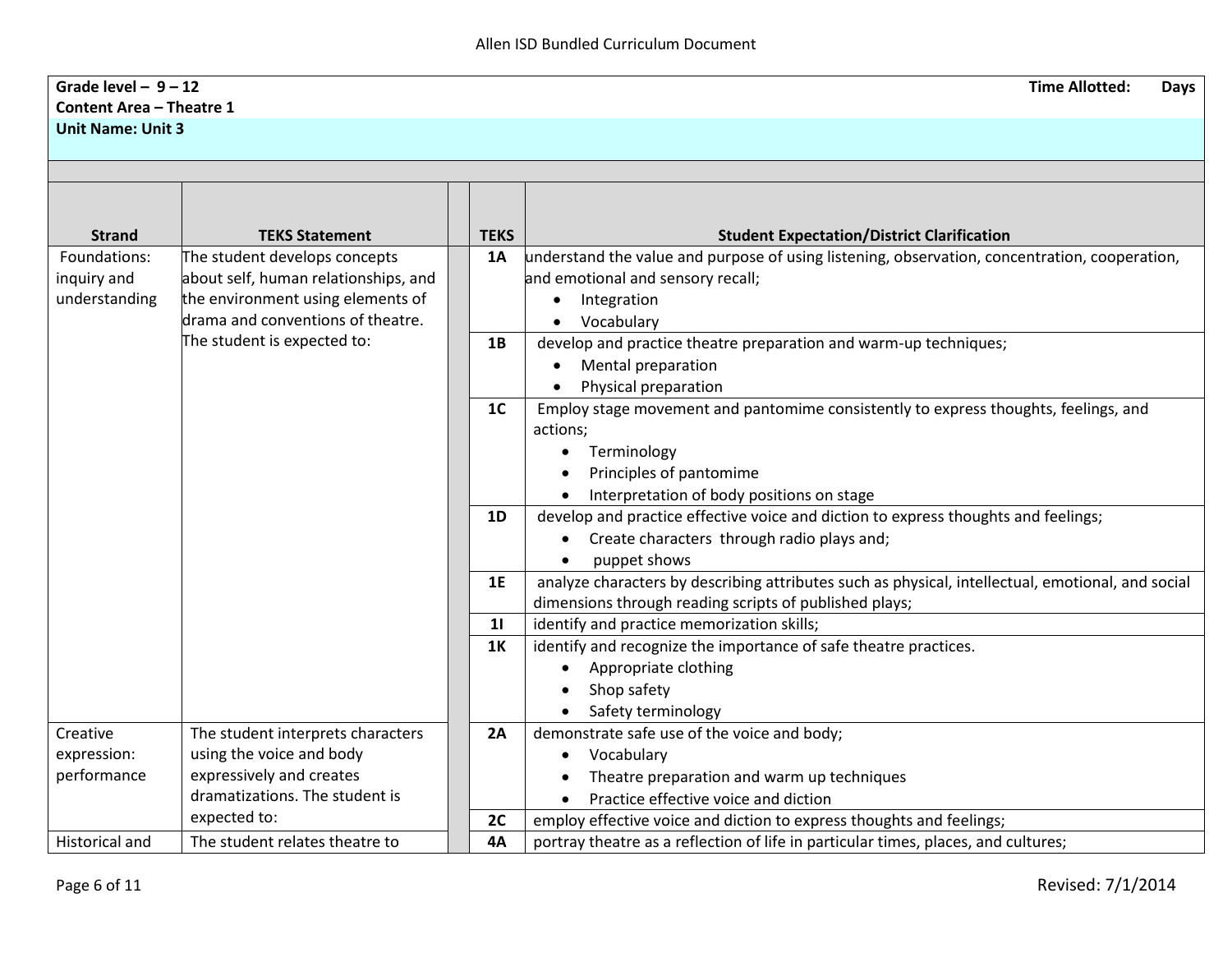### Allen ISD Bundled Curriculum Document

| cultural<br>history, society, and culture. The<br>student is expected to:<br>relevance |                                                    | 4B              | relate historical and cultural influences on theatre;<br><b>Medieval Ages</b><br>$\bullet$<br>Commedia del Arte<br>$\bullet$                                                                                                                                                                           |  |  |  |
|----------------------------------------------------------------------------------------|----------------------------------------------------|-----------------|--------------------------------------------------------------------------------------------------------------------------------------------------------------------------------------------------------------------------------------------------------------------------------------------------------|--|--|--|
|                                                                                        |                                                    | 4C              | Identify the impact of live theatre, film, television, and electronic media on contemporary<br>society;<br>• Create and perform satirical scenes regarding the present society                                                                                                                         |  |  |  |
|                                                                                        |                                                    | 4D              | appreciate the cultural heritages of world drama and theatre and identify key figures, works,<br>and trends in dramatic literature;<br>Greek period of theatre<br>$\bullet$<br>Roman period of theatre                                                                                                 |  |  |  |
| Critical                                                                               | The student responds to and                        |                 | analyze and apply appropriate behavior at various types of live performances;                                                                                                                                                                                                                          |  |  |  |
| evaluation and                                                                         | evaluates theatre and theatrical                   |                 | Continue application of audience etiquette<br>$\bullet$                                                                                                                                                                                                                                                |  |  |  |
| response                                                                               | performances. The student is                       | 5C<br><b>5D</b> | offer and receive constructive criticism of peer performances;                                                                                                                                                                                                                                         |  |  |  |
|                                                                                        | expected to:                                       |                 | evaluate live theatre in written and oral form with precise and specific observations using<br>appropriate evaluative theatre vocabulary such as intent, structure, effectiveness, and value;                                                                                                          |  |  |  |
|                                                                                        |                                                    |                 | Evaluate film, television, or other media in written or oral form with precise and specific<br>observations using appropriate evaluative theatre vocabulary such as intent, structure,<br>effectiveness, and value;<br>• Critique current films, television, or other media and it's impact on society |  |  |  |
| <b>Content Vocabulary</b>                                                              |                                                    |                 |                                                                                                                                                                                                                                                                                                        |  |  |  |
|                                                                                        |                                                    |                 |                                                                                                                                                                                                                                                                                                        |  |  |  |
|                                                                                        |                                                    |                 |                                                                                                                                                                                                                                                                                                        |  |  |  |
|                                                                                        |                                                    |                 |                                                                                                                                                                                                                                                                                                        |  |  |  |
|                                                                                        |                                                    |                 |                                                                                                                                                                                                                                                                                                        |  |  |  |
|                                                                                        |                                                    |                 |                                                                                                                                                                                                                                                                                                        |  |  |  |
|                                                                                        |                                                    |                 |                                                                                                                                                                                                                                                                                                        |  |  |  |
|                                                                                        | <b>Enduring Understandings/Essential Questions</b> |                 |                                                                                                                                                                                                                                                                                                        |  |  |  |
|                                                                                        |                                                    |                 |                                                                                                                                                                                                                                                                                                        |  |  |  |
|                                                                                        |                                                    |                 |                                                                                                                                                                                                                                                                                                        |  |  |  |
|                                                                                        |                                                    |                 |                                                                                                                                                                                                                                                                                                        |  |  |  |
|                                                                                        |                                                    |                 |                                                                                                                                                                                                                                                                                                        |  |  |  |
|                                                                                        |                                                    |                 |                                                                                                                                                                                                                                                                                                        |  |  |  |
| <b>Signature Lessons</b>                                                               |                                                    |                 |                                                                                                                                                                                                                                                                                                        |  |  |  |
|                                                                                        |                                                    |                 |                                                                                                                                                                                                                                                                                                        |  |  |  |
| <b>Resources</b>                                                                       |                                                    |                 |                                                                                                                                                                                                                                                                                                        |  |  |  |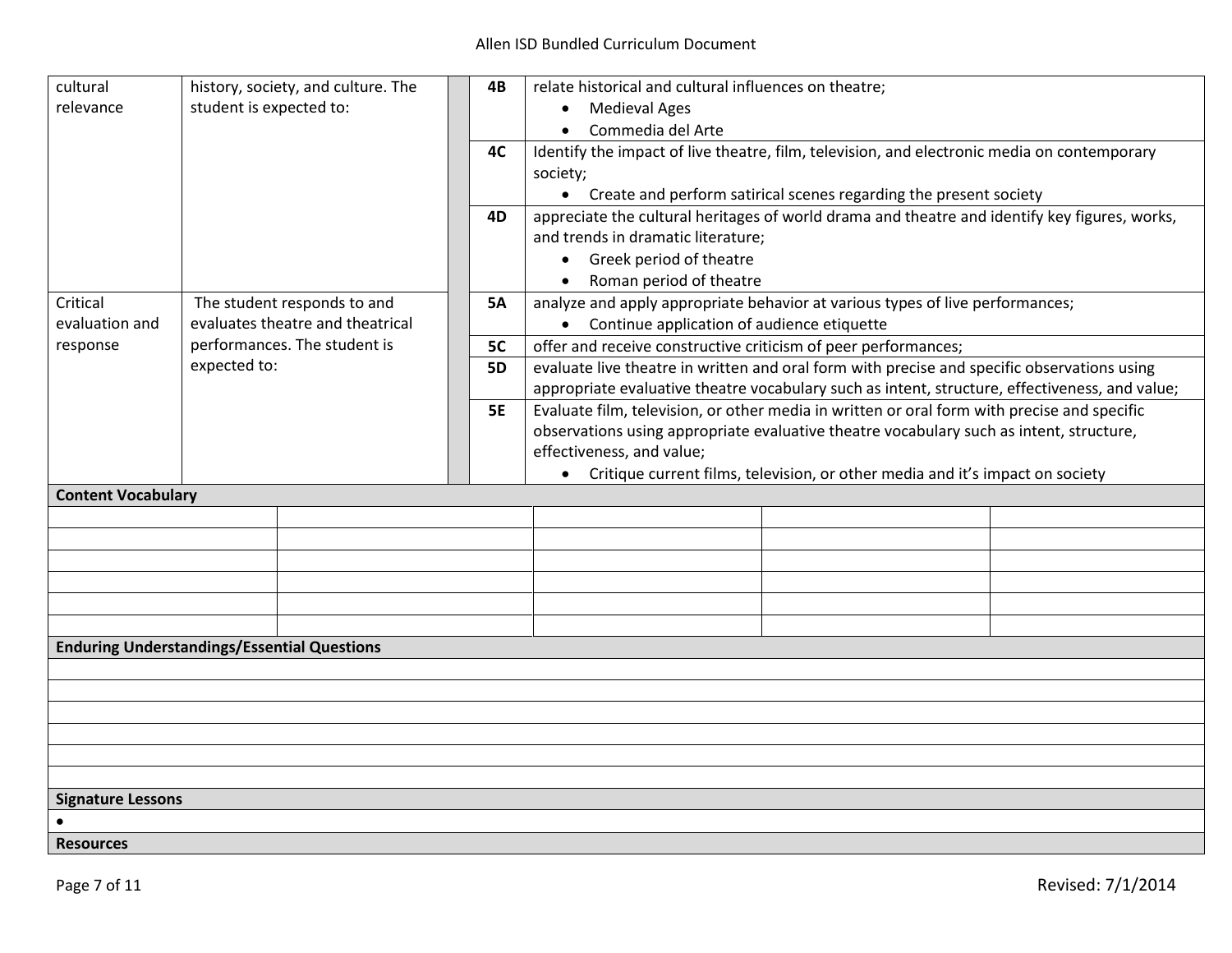| <b>Textbook Alignment</b>   |
|-----------------------------|
|                             |
| <b>Formative Assessment</b> |
|                             |
| <b>Summative Assessment</b> |
|                             |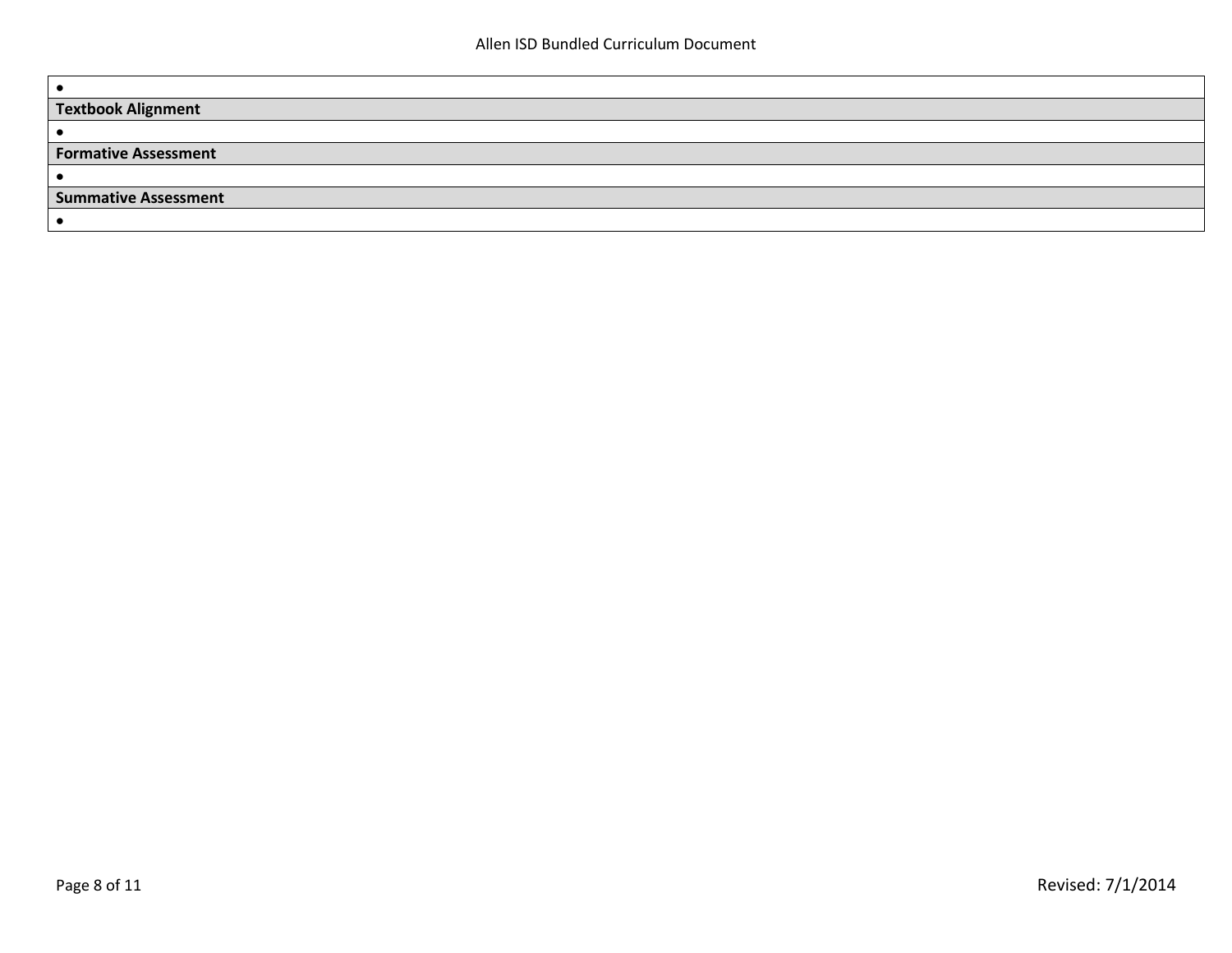#### **Grade level – 9 – 12 Time Allotted: Days Content Area – Theatre 1 Unit Name: Unit 4 Strand TEKS Statement TEKS Student Expectation/District Clarification** Foundations: inquiry and understanding The student develops concepts about self, human relationships, and the environment using elements of drama and conventions of theatre. The student is expected to: **1A**  $\bullet$  understand the value and purpose of using listening, observation, concentration, cooperation, and emotional and sensory recall; Team building exercises Childhood memory recall **1B** develop and practice theatre preparation and warm-up techniques; Utilize strategies previously learned **1C** Employ stage movement and pantomime consistently to express thoughts, feelings, and actions; • Terminology Principles of pantomime • Interpretation of body positions on stage **1D** develop and practice effective voice and diction to express thoughts and feelings; • Introduce the use of accents **1E** analyze characters by describing attributes such as physical, intellectual, emotional, and social dimensions through reading scripts of published plays; **1H** Define the roles of and appreciate the collaborative relationships between all artistic partners such as playwrights, composers, directors, designers, technicians, and audience; Vocabulary • Individual study of professionals in the artistic industry 1**I** | identify and practice memorization skills; Continue implementing strategies to develop memorizations skills Creative expression: performance The student interprets characters using the voice and body expressively and creates dramatizations. The student is expected to: **2A** demonstrate safe use of the voice and body; Vocabulary Theatre preparation and warm up techniques • Practice effective voice and diction **2C** employ effective voice and diction to express thoughts and feelings; Historical and cultural The student relates theatre to history, society, and culture. The **4A** portray theatre as a reflection of life in particular times, places, and cultures; **4B**  $\parallel$  relate historical and cultural influences on theatre: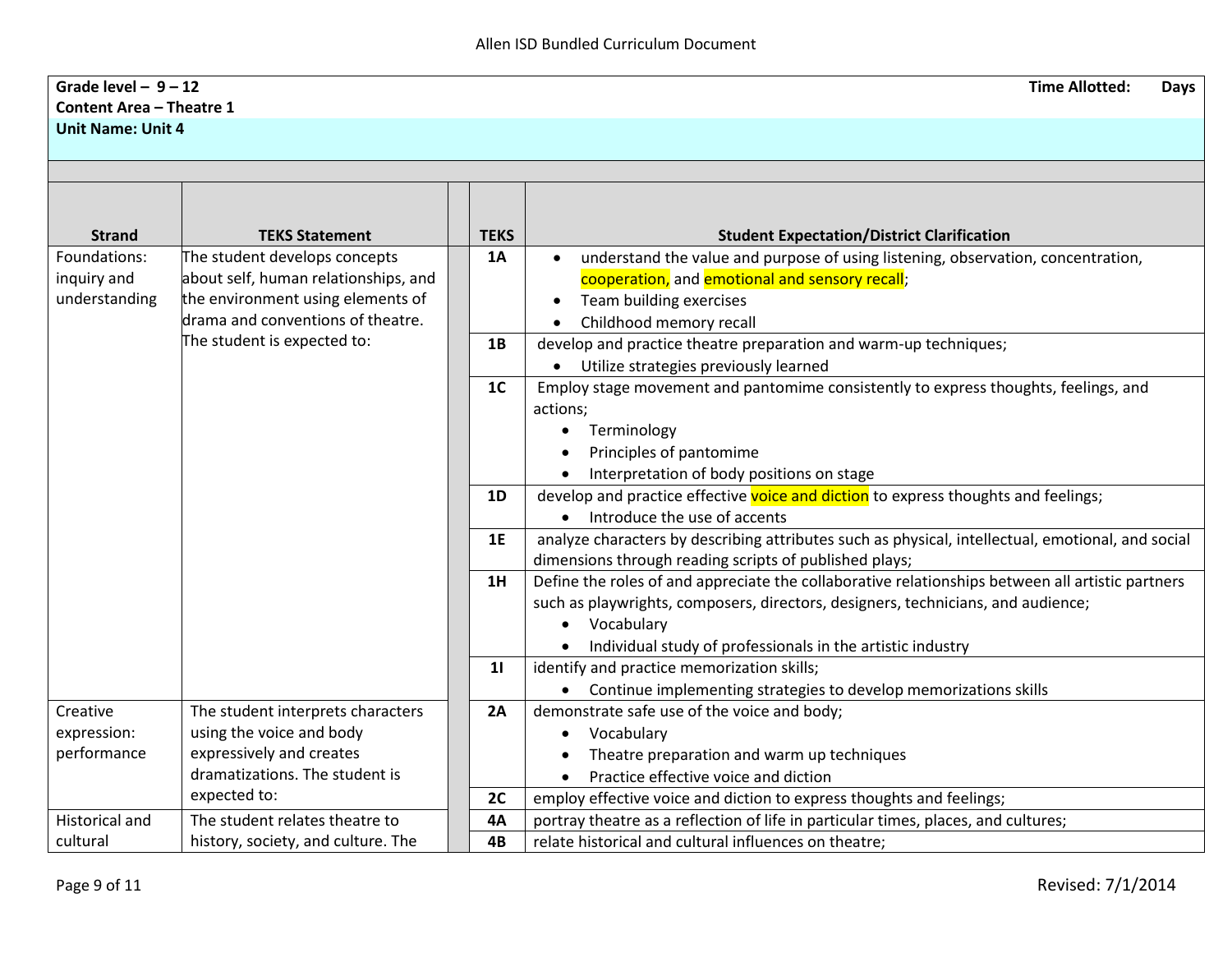| relevance                                          | student is expected to: |                                                                                         |                                                                                                | • Create scenes based on historical events                                                    |  |  |  |
|----------------------------------------------------|-------------------------|-----------------------------------------------------------------------------------------|------------------------------------------------------------------------------------------------|-----------------------------------------------------------------------------------------------|--|--|--|
| 4C                                                 |                         |                                                                                         | Identify the impact of live theatre, film, television, and electronic media on contemporary    |                                                                                               |  |  |  |
|                                                    |                         |                                                                                         | society;                                                                                       |                                                                                               |  |  |  |
|                                                    |                         |                                                                                         |                                                                                                | • Create and perform satirical scenes regarding the present society                           |  |  |  |
|                                                    |                         |                                                                                         | 4D                                                                                             | appreciate the cultural heritages of world drama and theatre and identify key figures, works, |  |  |  |
|                                                    |                         |                                                                                         |                                                                                                | and trends in dramatic literature;                                                            |  |  |  |
|                                                    |                         |                                                                                         |                                                                                                | • Medieval Ages period of theatre                                                             |  |  |  |
|                                                    |                         |                                                                                         |                                                                                                | Commedia del Arte period of theatre                                                           |  |  |  |
| Critical                                           |                         | The student responds to and                                                             | <b>5A</b>                                                                                      | analyze and apply appropriate behavior at various types of live performances;                 |  |  |  |
| evaluation and                                     |                         | evaluates theatre and theatrical                                                        |                                                                                                | Continue application of audience etiquette                                                    |  |  |  |
| response                                           |                         | performances. The student is                                                            | <b>5B</b>                                                                                      | Recognize theatre as an art form and evaluate self as a creative being;                       |  |  |  |
|                                                    | expected to:            |                                                                                         |                                                                                                | • Develop self-evaluation stratgegies                                                         |  |  |  |
|                                                    |                         |                                                                                         | <b>5C</b>                                                                                      | offer and receive constructive criticism of peer performances;                                |  |  |  |
| <b>5D</b><br>5E                                    |                         |                                                                                         | evaluate live theatre in written and oral form with precise and specific observations using    |                                                                                               |  |  |  |
|                                                    |                         |                                                                                         | appropriate evaluative theatre vocabulary such as intent, structure, effectiveness, and value; |                                                                                               |  |  |  |
|                                                    |                         |                                                                                         | Evaluate film, television, or other media in written or oral form with precise and specific    |                                                                                               |  |  |  |
|                                                    |                         | observations using appropriate evaluative theatre vocabulary such as intent, structure, |                                                                                                |                                                                                               |  |  |  |
|                                                    |                         |                                                                                         | effectiveness, and value;                                                                      |                                                                                               |  |  |  |
|                                                    |                         |                                                                                         |                                                                                                | • Critique current films, television, or other media and it's impact on society               |  |  |  |
| <b>Content Vocabulary</b>                          |                         |                                                                                         |                                                                                                |                                                                                               |  |  |  |
|                                                    |                         |                                                                                         |                                                                                                |                                                                                               |  |  |  |
|                                                    |                         |                                                                                         |                                                                                                |                                                                                               |  |  |  |
|                                                    |                         |                                                                                         |                                                                                                |                                                                                               |  |  |  |
|                                                    |                         |                                                                                         |                                                                                                |                                                                                               |  |  |  |
|                                                    |                         |                                                                                         |                                                                                                |                                                                                               |  |  |  |
|                                                    |                         |                                                                                         |                                                                                                |                                                                                               |  |  |  |
| <b>Enduring Understandings/Essential Questions</b> |                         |                                                                                         |                                                                                                |                                                                                               |  |  |  |
|                                                    |                         |                                                                                         |                                                                                                |                                                                                               |  |  |  |
|                                                    |                         |                                                                                         |                                                                                                |                                                                                               |  |  |  |
|                                                    |                         |                                                                                         |                                                                                                |                                                                                               |  |  |  |
|                                                    |                         |                                                                                         |                                                                                                |                                                                                               |  |  |  |
|                                                    |                         |                                                                                         |                                                                                                |                                                                                               |  |  |  |
|                                                    |                         |                                                                                         |                                                                                                |                                                                                               |  |  |  |
| <b>Signature Lessons</b>                           |                         |                                                                                         |                                                                                                |                                                                                               |  |  |  |
|                                                    |                         |                                                                                         |                                                                                                |                                                                                               |  |  |  |
| <b>Resources</b>                                   |                         |                                                                                         |                                                                                                |                                                                                               |  |  |  |